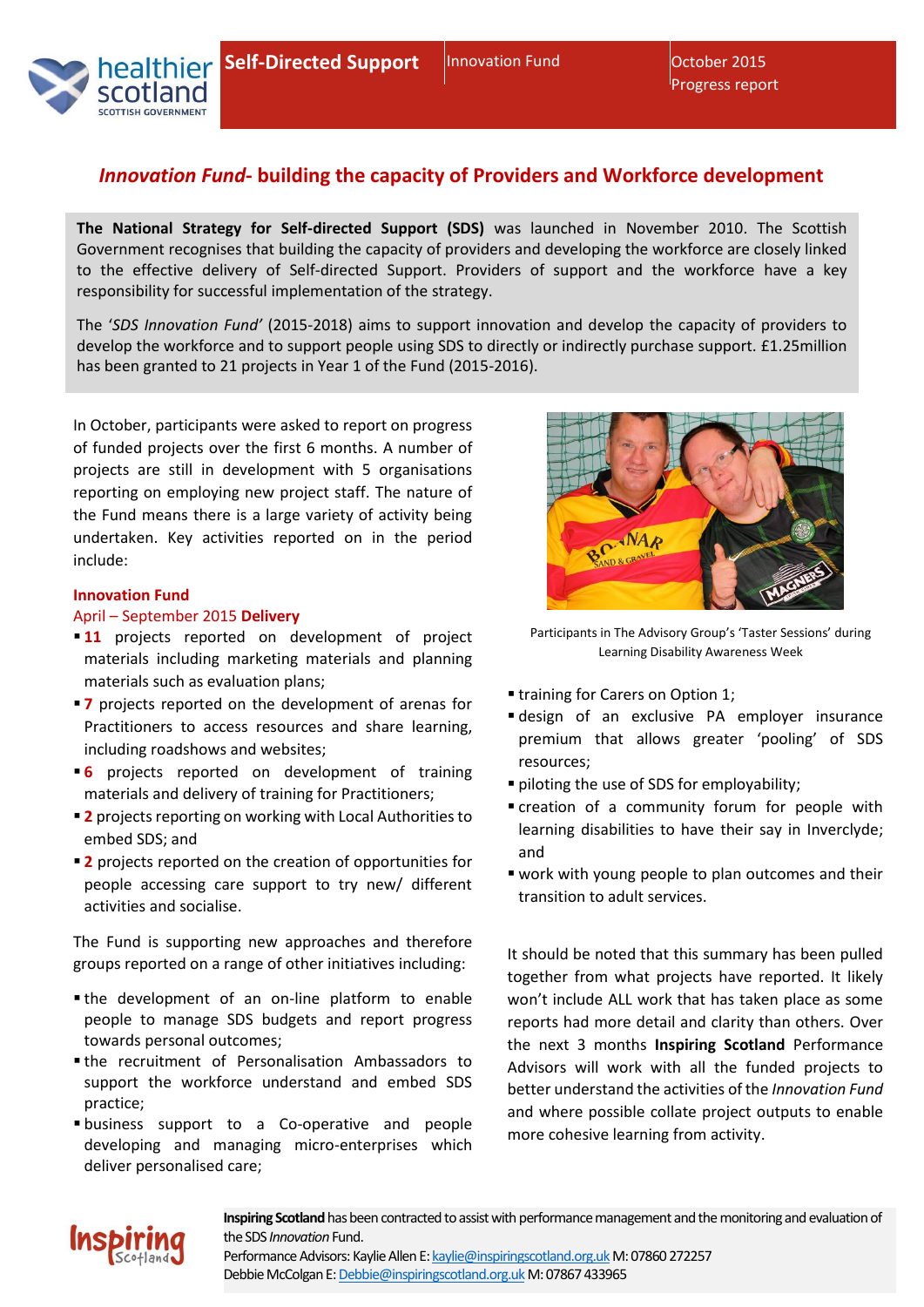Innovation Fund **October 2015** Progress report



# **Innovation Fund**

# April – September 2015 **Client Groups**

The Fund is supporting culture change and learning for the Workforce as well as addressing the needs of specific client groups, particularly those who have not benefited from SDS to date. Client groups identified in *Innovation Fund* applications and the October progress reports are therefore more numerous than the *Support in the Right Direction Fund*. The client groups projects identified as supporting are: (organisations will support more than one group)

| Carers                         | 6 projects including Lothian Centre for                                                            |
|--------------------------------|----------------------------------------------------------------------------------------------------|
| including                      | Inclusive Living, Thera Scotland and                                                               |
| families                       | The Advisory Group                                                                                 |
| People with                    | 6 projects including C-Change, ARC                                                                 |
| learning                       | Scotland, Quarriers and The Advisory                                                               |
| disabilities                   | Group                                                                                              |
| People with                    | 5 projects including Scottish Union for                                                            |
| physical                       | Supported Employment (SUSE) and                                                                    |
| disabilities                   | <b>Carr Gomm Futures</b>                                                                           |
| Young People                   | 4 projects including Thistle                                                                       |
| needing care                   | Foundation, Quarriers and In-Control                                                               |
| support                        | Scotland                                                                                           |
| Practitioners<br>and Providers | 3 projects focussed on Practitioners<br>including NHS Education for Scotland<br>and Scottish Care, |

In addition:

- 3 projects identify as supporting anyone eligible or in need of social care;
- 3 projects are supporting people affected by substance misuse;
- **2** projects are supporting people who have experience in the criminal justice system:
- **2** projects are supporting people with dementia;
- **2** projects are supporting people with Autism;
- **2** projects are supporting people with sensory loss;
- **1** project is supporting children involved in residential and community-based education;
- **1** project is supporting people who live in residential support services;
- **1** project is supporting people who are homeless;
- **1** project is supporting unemployed people;
- **1** project is supporting people employing Personal Assistants and;
- **1 project is for Personal Assistants**

#### **Innovation Fund**

### April – September 2015 **Areas of work**

Funded organisations are working throughout Scotland. A review of project applications and progress reports identified 6 organisations working nationally - ARC Scotland, CrossReach, Mental Health Foundation, NHS Education for Scotland, Social Care Ideas Factory and Workers Education Association. Other areas where a number of projects are being delivered are:

| Glasgow                   | 6 projects including In-Control<br>Scotland, Quarriers, Thistle<br>Foundation & Turning Point (Out of<br>the Box) |
|---------------------------|-------------------------------------------------------------------------------------------------------------------|
| Midlothian                | 4 projects including Thera<br>Scotland, and LCIL                                                                  |
| East Lothian              | 4 projects including SUSE and LCIL                                                                                |
| Renfrewshire              | 3 projects including C-Change,<br><b>SUSE and Thistle Foundation</b>                                              |
| Edinburgh &<br>W. Lothian | 3 projects including Thistle<br><b>Foundation and LCIL</b>                                                        |
| Aberdeenshire             | 3 projects including SUSE, Turning<br>Point (Out of the Box, IRISS)                                               |
| <b>Highland</b>           | 3 projects including Growbiz, SUSE<br>and Thistle Foundation                                                      |

Other projects are operating in:

| Aberdeen (2)     | SUSE, In-Control Scotland         |
|------------------|-----------------------------------|
| Argyll $\& B(2)$ | Carr Gomm Futures and Thistle Fdn |
| E.Ayrshire (2)   | In-Control Scotland, SPAEN        |
| Falkirk (2)      | Scottish Care, Turning Point      |
| E. Ren (1)       | Thistle Foundation                |
| Fife $(1)$       | <b>SUSE</b>                       |
| Inverclyde (1)   | The Advisory Group                |
| N. Ayrshire (1)  | <b>SPAEN</b>                      |
| Perth & K (1)    | Growbiz                           |
| S. Borders (1)   | Thistle Fdn                       |
| S. Ayrshire (1)  | <b>SPAEN</b>                      |



**Inspiring Scotland** has been contracted to assist with performance management and the monitoring and evaluation of the SDS *Innovation* Fund.

Performance Advisors: Kaylie Allen E: kaylie@inspiringscotland.org.uk M: 07860 272257 Debbie McColgan E: Debbie@inspiringscotland.org.uk M: 07867 433965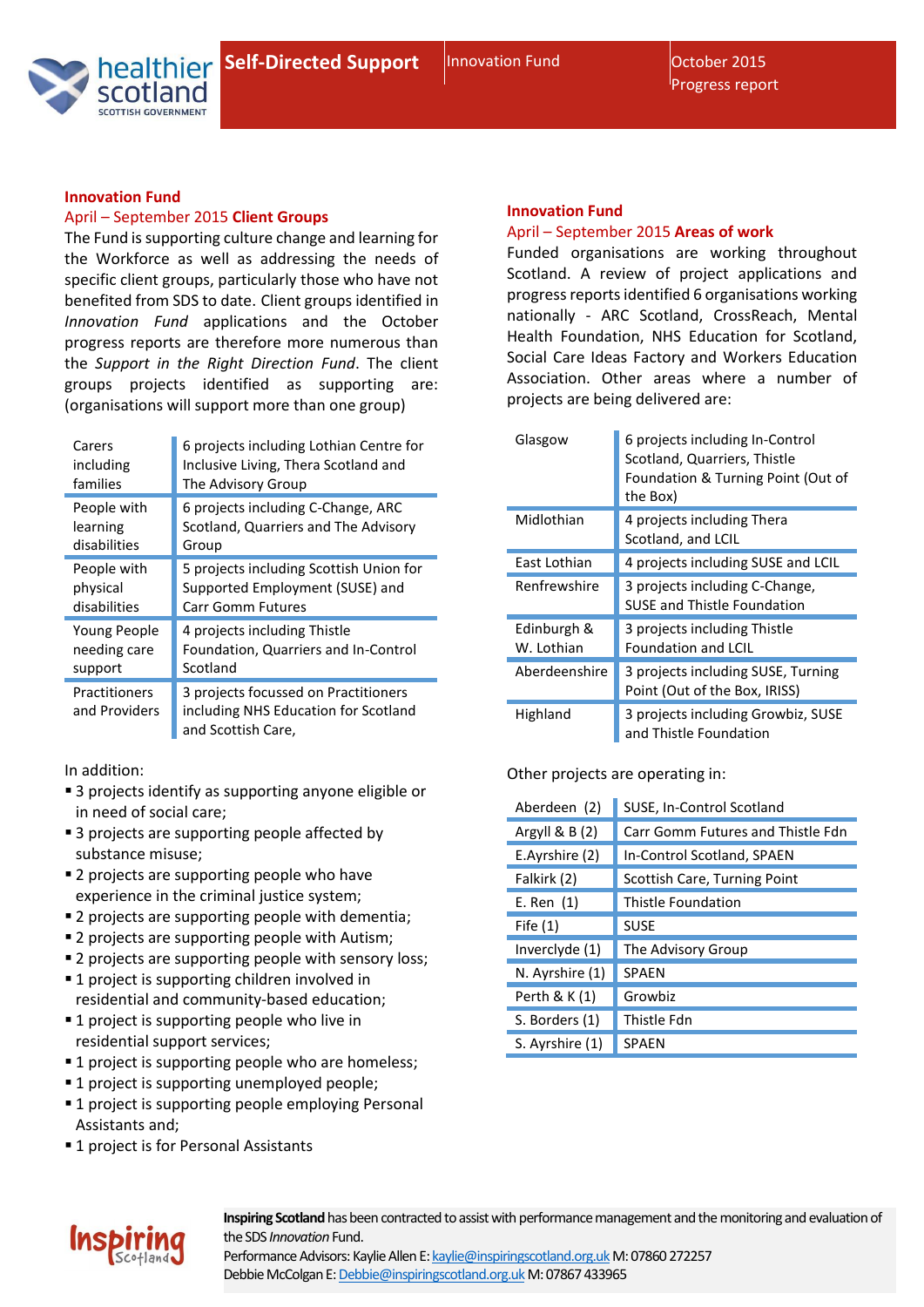Progress report



**Innovation Fund** 

#### April – September 2015 **Reporting on Outcomes**

Fund recipients are working towards a range of outcomes for practitioners, providers, individuals and families. On the whole most organisations provided little information on progress towards outcomes in the first progress report. For many, this is due to insufficient output from which to draw learning – projects are just getting started or are in development stages.

Of the 20 progress reports, submitted at the time of writing, around 4 projects provided some useful outcome information and of the remaining 16, nine described feedback and evaluation plans.

Refining outcomes: As with the *Support in the Right Direction* Fund it appears there is work required to support projects to refine project outcomes. Many projects have numerous outcomes, some listing activities, some listing aims and making numerous impact statements that are very similar. Evaluation Support Scotland guidance states projects should not set too many outcomes (4 or 5 is enough) and groups should focus on the changes that are most relevant to their overall aim.

Due to the wide variety of activity being undertaken in the *Innovation Fund* it is more difficult to map project work against a list of identified outcomes. From application and progress report information Inspiring Scotland has drawn together a list of 14 outcomes for the Fund however and will be speaking with projects to see if these adequately describe the impact they are trying to achieve. This can then be used to report on the overall impact of the Fund.

Developing outcome monitoring plans: Where there is not one already in place, organisations receiving *Innovation* Fund money will be supported to develop an effective outcome monitoring plan. Identifying outcome indicators is critical to this, and will be looked as part of Inspiring Scotland's support. This work will also be informed by the Coalition of Care and Support Providers (CCPS) analysis of the Providers and Personalisation (P&P) programme.

In terms of good practice, The Advisory Group (TAG) provided a full progress report which described different project activities and how they have started to contribute to different outcomes for both the workforce and people with disabilities. TAG also used pictures and quotes to highlight feedback.

TAG are recording the journey of the project through photographs and video. The main evaluation will be in the form of video diary where progress of each individual is tracked from learning about SDS, through Outcomes for Living (course), engaging in taster sessions, meeting people with shared interest to finally seeing how SDS can transform a person's life.

#### **Innovation Fund**

#### April – September 2015 **Outcomes**

The nature of Fund work and the stage of development for most projects makes it difficult to provide a summary of outcomes achieved at this point.

Projects have reported however that they have helped at least:

- 400 people know about and access community services;
- 200 practitioners have taken part or accessed training materials; and
- training and materials have been made available for approx. 272 people in need of care and support.

There is some indication from progress reports, that activity is resulting in **people feeling more confident and informed,** and **has enabled people to think more positively about the future.** ARC Scotland, Thistle Foundation and Lothian Centre for Inclusive Living provided quotes and case studies to highlight this.



**Inspiring Scotland** has been contracted to assist with performance management and the monitoring and evaluation of the SDS *Innovation* Fund. Performance Advisors: Kaylie Allen E: kaylie@inspiringscotland.org.uk M: 07860 272257 Debbie McColgan E: Debbie@inspiringscotland.org.uk M: 07867 433965